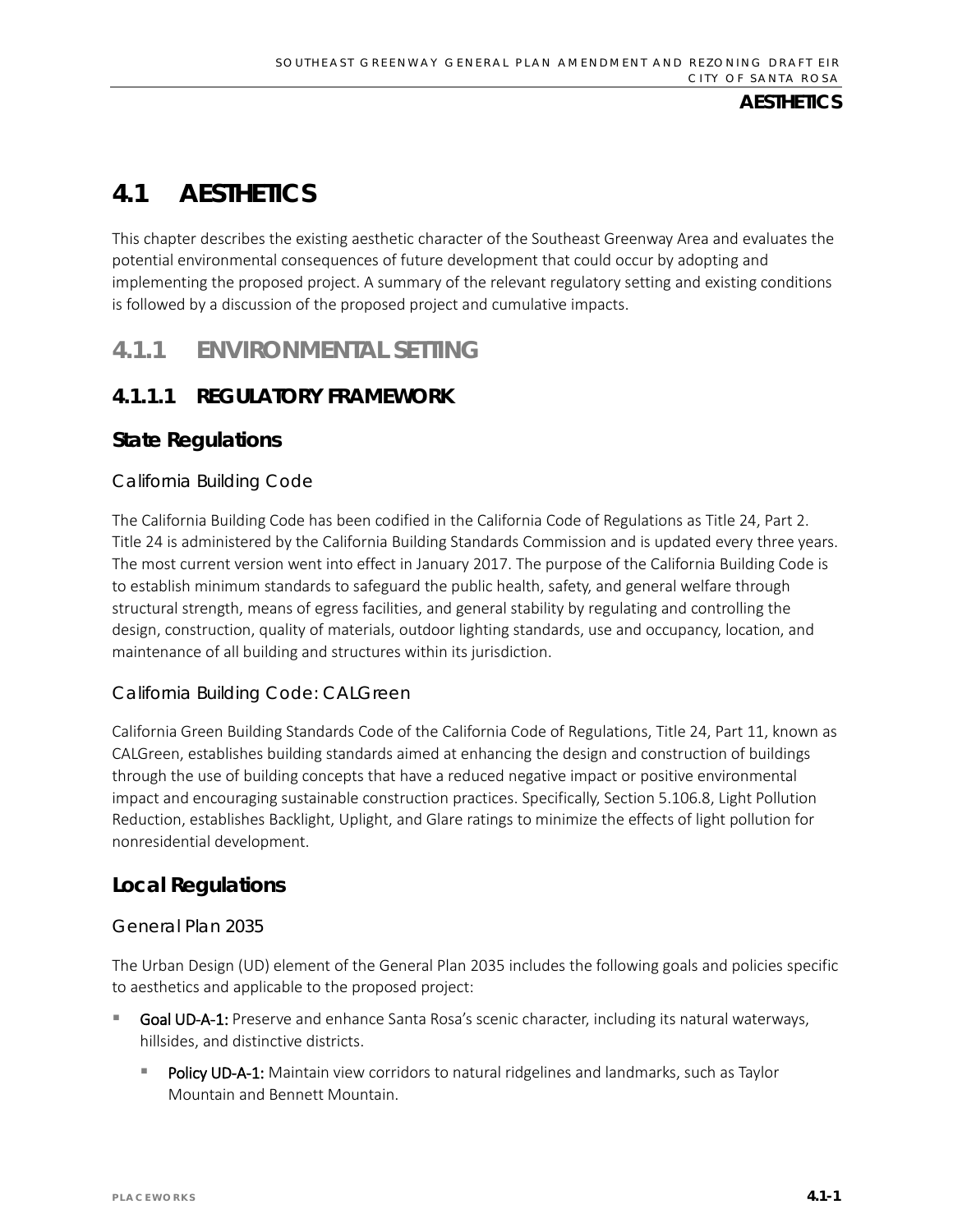Policy UD-A-2: Strengthen and emphasize community focal points, visual landmarks, and features that contribute to the identity of Santa Rosa using design concepts and standards implemented through the Zoning Code, Design Guidelines, Preservation District Plans, Scenic Roads policies, the Downtown Station Area Specific Plan, and the Citywide Creek Master Plan.

*Examples of landmarks and community focal points are Old Courthouse Square, De Turk Round Barn, Railroad Square water tower, St. Rose School, Hotel La Rose, Santa Rosa Creek, Luther Burbank Home and Gardens, and views to the hills.*

- Policy UD-A-4: In new developments, minimize overall grading by limiting site grading to the minimum necessary for driveways, parking areas, and understructure areas.
- Policy UD-A-5: Require superior site and architectural design of new development projects to improve visual quality and the city.
- **Policy UD-A-7:** Continue the city's program of utility undergrounding.
- Policy UD-A-8: Maintain hillsides in the city as scenic backdrop to urban development.
- Policy UD-A-10: Relate landscape design to the natural setting. Require that graded areas within new development be revegetated.
- Policy UD-A-11: Require structures within new developments to step with the slope of the site. Absorb site topography through use of split-level designs.
- Policy UD-A-12: Promote green building design and low impact development projects.
- Goal UD-F: Maintain and enhance the diverse character of Santa Rosa's neighborhoods. Promote the creation of neighborhoods – not subdivisions – in areas of new development.
	- Policy UD-F-2: Protect natural topographic features such as hillsides, ridgelines and mature trees and stands of trees. Minimize grading of natural contours in new development.
	- Policy UD-F-4: Provide visual interest in building, site, and landscape design that avoids the sense of a monotonous tract development.

#### *Santa Rosa City Code*

#### Title 13, Streets, Sidewalks, and Public Places

Title 13 of the SRCC includes regulations that govern street encroachments, utilities, parks, and setback lines. Chapter 13-12, Underground Utilities, includes regulations related to aesthetics which prohibit the above-ground suspension of any wires or any pole designed to carry telephone, telegraph, or electric conduit. Chapter 13-28, Setback Lines, includes development standards related to aesthetics which authorize the City Council to determine the minimum setback distance of the street line for the erection of buildings or structures along any portion of any street in the city.

#### Title 18, Buildings and Construction

As described under State Regulations, the California Building Code (Title 24, Part 2) and CALGreen (Title 24, Part 11), both include outdoor lighting standards to regulate light pollution. The City of Santa Rosa has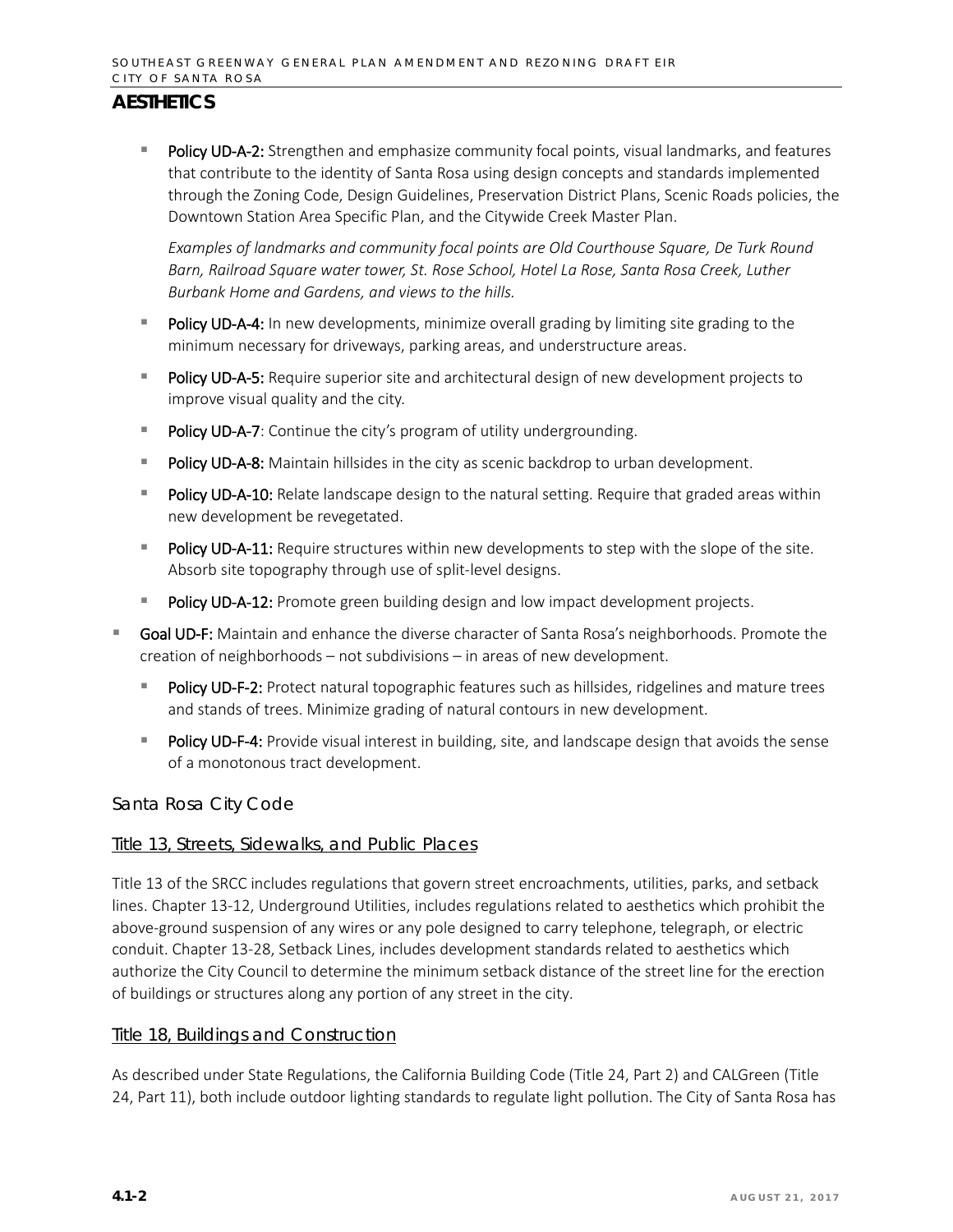adopted all sections of the California Building Code Title 24, Part 2, in Chapter 18-16, California Building Code, and Chapter 18-42, Citation of California Green Building Standards Code, of the SRCC.

#### Title 20, Zoning

The SRCC Zoning Code implements the goals and polices of the General Plan 2035 by classifying and regulating the uses of land and structures within the city. The following provisions of the Zoning Code help minimize the visual impacts of new development projects in Santa Rosa.

#### Chapter 20-30, Standards for all Development and Land Uses

This chapter of the Zoning Code sets forth standards to address the details of site planning and project design to ensure that all development within Santa Rosa creates an environment of desirable character, is compatible with existing and future development, and protects the use and enjoyment of neighboring properties consistent with the General Plan 2035. SRCC Section 20-30.040, Creekside Development, requires minimum setbacks for new structures located near waterways in order to provide reasonable protection of riparian habitat and the public. SRCC Section 20-30.080, Outdoor Lighting, establishes maximum height standards for outdoor lighting on private property and requires the use of energyefficient fixtures. In addition, new development is required to shield and direct lighting fixtures downward and away from adjoining properties to reduce spill-over lighting and light pollution.

#### Section 20-52.030, Design Review

This section of the Zoning Code establishes procedures for the City's review of the design aspects of proposed development in compliance with the adopted *Santa Rosa Design Guidelines* (Design Guidelines). Proposed development requiring a building permit and/or resulting in exterior physical changes to existing structures are subject to the City's design review process.<sup>[1](#page-2-0)</sup> The design review authority charged with reviewing proposed development projects varies depending on the scale of the project. Projects that involve minor improvements such as a new door or window are reviewed by the Director of Planning and Economic Development. Development projects with up to 10,000 square feet of total floor area that are not located within a historic district are reviewed by the Zoning Administrator. Development projects with 10,000 square feet or more of total floor area that are not located within a historic district or projects with 5,000 square feet or more that are located within a historic district are reviewed by the Design Review Board (DRB).<sup>[2](#page-2-1)</sup> The designated design review authority reviews project features such as building design, landscaping, site planning, and signage. The criteria for design review are as follows:

1. The design and layout of the proposed development is of superior quality, and is consistent with the General Plan, any applicable specific plan, applicable Zoning Code standards and requirements, the City's Design Guidelines, architectural criteria for special areas, and other applicable City requirements (e.g., City policy statements and development plans);

<span id="page-2-0"></span> $1$  Santa Rosa City Code, Title 20, Zoning, Division 5, Land Use and Development Permit Procedures, Chapter 20-52, Permit Review Procedures, Section 20-52.030, Design Review.<br><sup>2</sup> Santa Rosa City Code, Title 20, Zoning, Division 5, Land Use and Development Permit Procedures, Chapter 20-52, Permit

<span id="page-2-1"></span>Review Procedures, Section 20-52.030, Design Review, Table 5-2, Design Review Authority and Notice Requirements.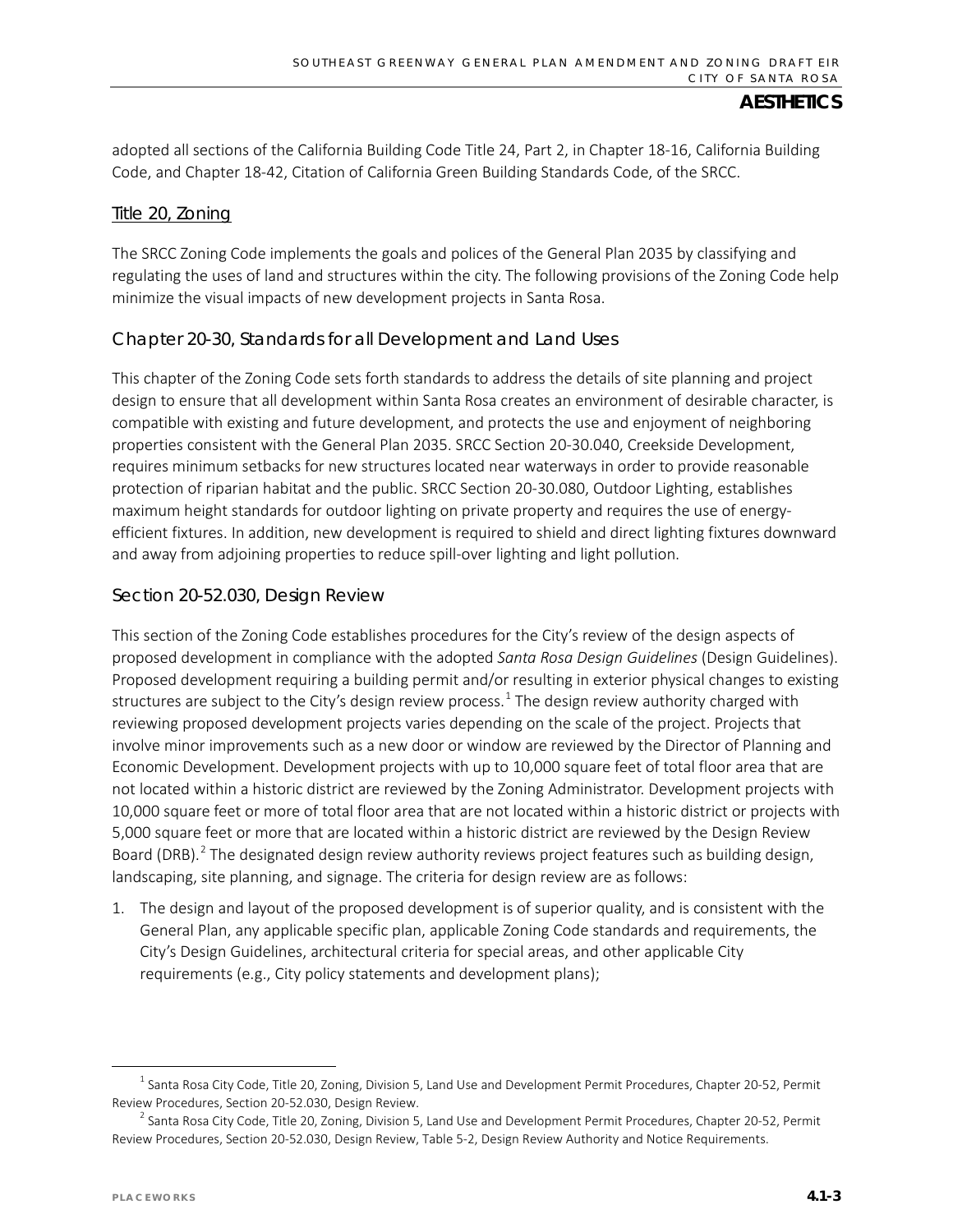- 2. The design is appropriate for the use and location of the proposed development and achieves the goals, review criteria, and findings for approval as set forth in the framework of Design Review (Design Guidelines, Introduction, subsection C);
- 3. The design and layout of the proposed development will not interfere with the use and enjoyment of neighboring existing or future developments;
- 4. The architectural design of the proposed development is compatible with the character of the surrounding neighborhood;
- 5. The design of the proposed development will provide a desirable environment for its occupants, visiting public, and its neighbors through the appropriate use of materials, texture, and color, and would remain aesthetically appealing and be appropriately maintained;
- 6. The proposed development will not be detrimental to the public health, safety, or welfare or materially injurious to the properties or improvements in the vicinity; and
- 7. The project has been reviewed in compliance with the California Environmental Quality Act (CEQA).

#### *Design Guidelines*

The Design Guidelines, adopted in 2002, implement the design objectives of the Urban Design Element of the General Plan 2035 and serve as the primary authority for design issues when used in conjunction with applicable City regulations. The Design Guidelines are organized into four sections: Neighborhood Design; Core Area; Residential, Commercial and Industrial beyond the Core Area; and Special Design Considerations. Each section includes goals and guidelines that provide direction to designers as well as establish criteria that City staff, boards and commissions, and City Council use to evaluate project proposals.

#### *Citywide Creek Master Plan*

The Citywide Creek Master Plan (CCMP), adopted in 2007 and updated in 2013, provides guidelines for the care, management, restoration, and enhancement of the network of creeks and waterways that flow through Santa Rosa, which affects the visual setting. The CCMP is organized into six chapters: Introduction; Goals, Objectives, and Policies; Plan Concepts; Watershed-Specific Recommendations; Implementation Strategy; and References. Each chapter provides guidelines to aid the City's decision-making when planning creek enhancement and restoration activities, coordinating and expanding creekside trail systems, making broader land use planning decisions concerning creeks, and in the development approval process for projects proposed adjacent to waterways.

# **4.1.1.2 EXISTING CONDITIONS**

## **Visual Character**

The City of Santa Rosa is a visually and culturally rich community situated in central Sonoma County on the Santa Rosa Plain. The downtown area serves as the city's primary activity node, and is comprised of mixed office and retail uses. Local attractions such as the Old Courthouse, Santa Rosa Plaza, an indoor mall, Railroad Square, a retail and hotel hub, are located within the downtown area. Surrounding the downtown area are several historic districts, which contain structures that lend a sense of historic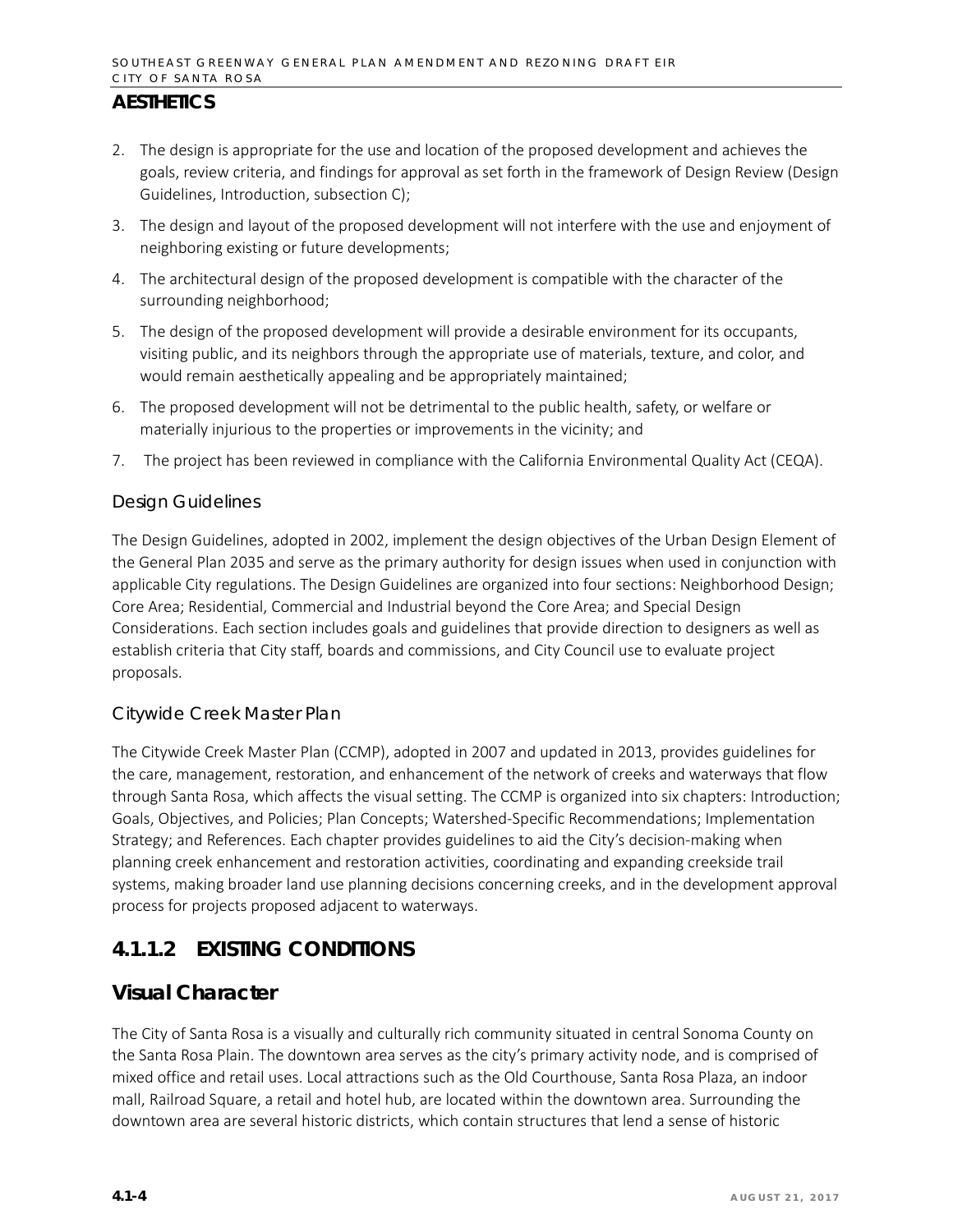character to the city. The city's residential neighborhoods are diverse, ranging from the traditional grid street patterns and moderately high densities, to low density hillside neighborhoods.

The types of land use changes that may have the potential to impact the visual setting in Santa Rosa can include development types that are in conflict with City regulations and adopted Design Guidelines. Under the proposed project, changes to the development potential would only occur within the Southeast Greenway Area. Accordingly, the following description will focus on where changes to the existing visual resources could occur due to potential future development from implementation of the proposed project.

#### *Visual Features of the Southeast Greenway Area*

The Southeast Greenway Area is comprised of 57 acres of land located in southeast Santa Rosa and follows a 1.9-mile linear path from the Farmers Lane/State Route 12 (SR 12) intersection to Spring Lake Regional Park. As described in Chapter 3, Project Description, of this Draft EIR, the Southeast Greenway Area is divided into three large subareas. A description of the visual setting for each of these subareas is provided below.

#### West Subarea

The 18.3-acre West Subarea follows a linear path from Farmers Lane to Wanda Way. See Figure 3-3 in Chapter 3, Project Description, for an aerial view of this subarea. The West Subarea is primarily composed of grassland, Matanzas Creek, swales, potential wetlands, and remnant orchards. The overall elevation of the subarea ranges from 220 feet above mean sea level (amsl) on the western edge to 350 feet amsl along the eastern border. The surrounding area is largely built-up with mature trees ranging in height from 5- to 60-feet tall and other urban landscaping features (shrubs, fencing, etc.) and includes a range of 1- to 3 story retail, office, multi-family residential development, and Montgomery High School to the north. The project site continues to the east, retail, senior housing, and Matanzas Creek are located to the south, and the Farmers Lane/SR 12 intersection bounds the Subarea to the west.<sup>[3](#page-4-0)</sup>

#### Central Subarea

The 22.6-acre Central Subarea follows a linear path from Wanda Way and Camden Court to Summerfield Road. See Figure 3-4 in Chapter 3, Project Description, for an aerial view of this subarea. The Central Subarea is primarily composed of undeveloped land with native and non-native trees along the perimeter and remnant walnut orchard on the eastern portion of the subarea. Sierra Park Creek and Spring Creek, tributaries of Matanzas Creek, flow through this subarea. Informal paths along Sierra Park Creek connect Hoen Avenue to Mayette Avenue. There are a few trees located along it and potential swales/wetlands in the area between Yulupa Avenue and Sierra Park Creek. There is dense vegetation, including trees and bushes near Summerfield Road where Spring Creek traverses the Central Subarea. The Central Subarea is relatively flat with a slight elevated area comprised of earthen fill between Janet Way and Yulupa Avenue. Surrounding land uses include a range of 1- to 3-story single- and multi-family residential and retail to the north and south, religious institutional/school facilities directly to the north, and the continuation of the

<span id="page-4-0"></span><sup>&</sup>lt;sup>3</sup> City of Santa Rosa, Southeast Greenway, Existing Conditions, Opportunities, and Constraints, September 15, 2015, pages 13 to 26.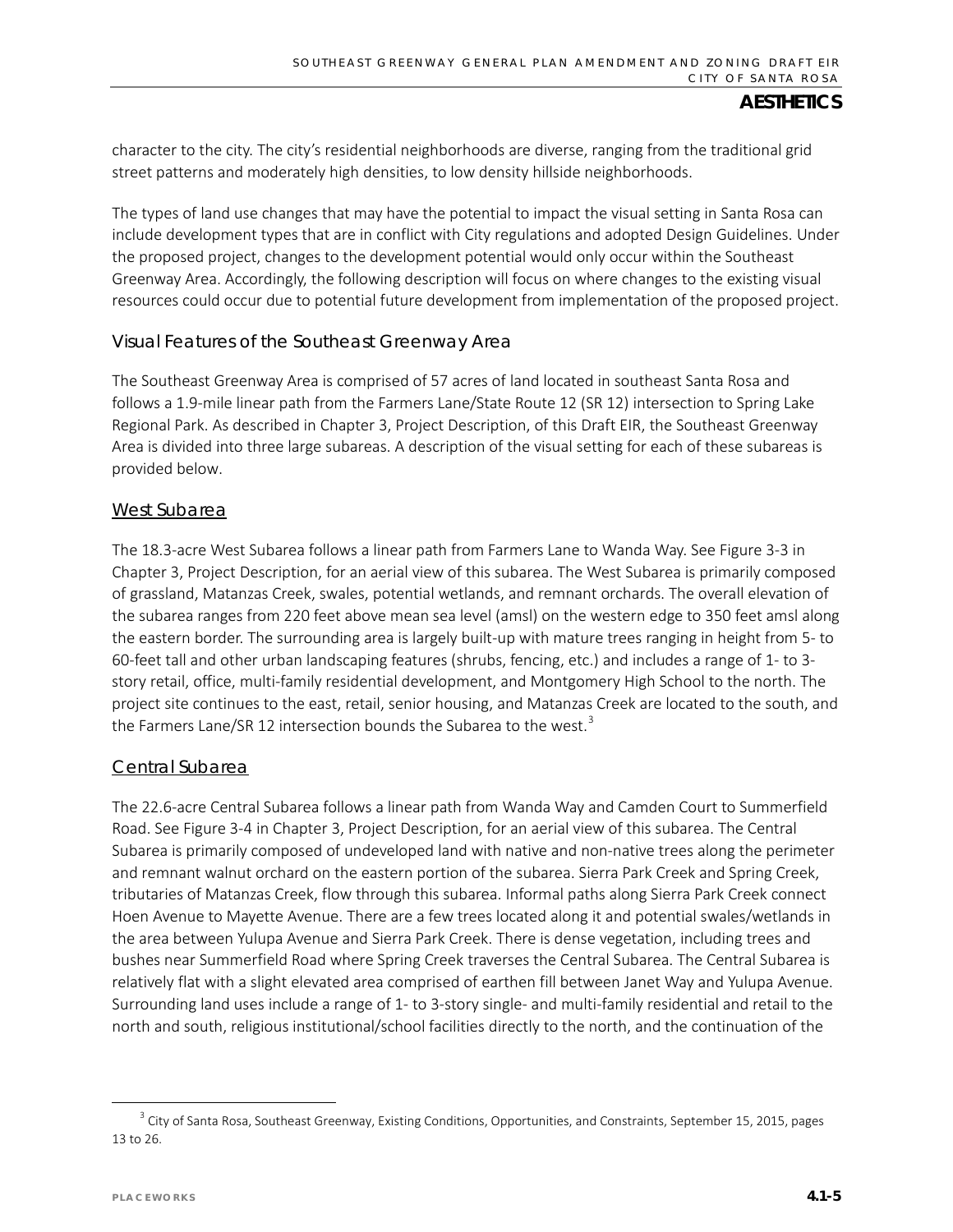project site to the east and west.<sup>[4](#page-5-0)</sup> Like the West Subarea described above, the surrounding area is largely built-up with mature trees ranging in height from 5- to 60-feet tall and other urban landscaping features (shrubs, fencing, etc.)

#### East Subarea

The 16.3-acre East Subarea follows a linear path from Summerfield Road to Spring Lake Regional Park. See Figure 3-5 in Chapter 3, Project Description, for an aerial view of this subarea. The East Subarea is primarily composed of grassland and rocky outcroppings, oak woodlands, potential wetlands, and a small remnant walnut orchard. This subarea does not have any creeks. The overall elevation of the subarea climbs from 220 feet amsl on the western edge to 350 feet amsl along the eastern border. Surrounding land uses include a range of 1- to 3-story single- and multi-family residential to the north and south, Spring Lake Regional Park to the east, and the continuation of the project site to the west.<sup>[5](#page-5-1)</sup> Like the other subareas described above, the surrounding area is largely built-up with mature trees ranging in height from 5- to 60-feet tall and other urban landscaping features (shrubs, fencing, etc.).

#### *Scenic Corridors and Vistas*

Scenic corridors are considered an enclosed area of landscape, viewed as a single entity that includes the total field of vision visible from a specific point, or series of points along a linear transportation route. Public view corridors are areas in which short-range, medium-range and long-range views are available from publicly accessible viewpoints, such as from city streets. However, scenic vistas are generally interpreted as long-range views of a specific scenic feature (e.g., open space lands, mountain ridges, bay, or ocean views).

The city is bounded by the foothills of the Sonoma Mountains to the east and Laguna de Santa Rosa to the west. Long-range views to the Sonoma Mountains are predominantly visible from locations in the flatland areas of the city. The General Plan 2035 designates several scenic entries and corridors throughout the city; however, none are located within or visible from the project site.<sup>[6](#page-5-2)</sup> While the City has not officially designated any scenic vistas, the General Plan 2035 includes policies that enforce the protection of views of natural hillsides and natural ridgelines such as Taylor Mountain and Bennet Mountain.<sup>[7](#page-5-3)</sup> Given the undeveloped nature and generally flat topography of the project site, long-range views of the surrounding foothills can be seen intermittently through existing development surrounding the project site.

#### *Scenic Roads*

A scenic road is defined as a highway, road, drive, or street that provides opportunities for the enjoyment of natural and human-made scenic resources, in addition to its transportation function. Scenic roads direct views to areas of exceptional beauty, natural resources or landmarks, or historic or cultural interest. The aesthetic values of scenic routes can be protected and enhanced by regulations governing the

<span id="page-5-0"></span> $4$  City of Santa Rosa, Southeast Greenway, Existing Conditions, Opportunities, and Constraints, September 15, 2015, pages 27 to 38.

<span id="page-5-3"></span><span id="page-5-2"></span><span id="page-5-1"></span><sup>&</sup>lt;sup>5</sup> City of Santa Rosa, Southeast Greenway, Existing Conditions, Opportunities, and Constraints, September 15, 2015, pages 39 to 48.

 $6$  City of Santa Rosa, Santa Rosa General Plan 2035, Element 3, Urban Design, page 3-4.

 $7$  City of Santa Rosa, Santa Rosa General Plan 2035, Element 3, Urban Design, Figure 3-1, page 3-9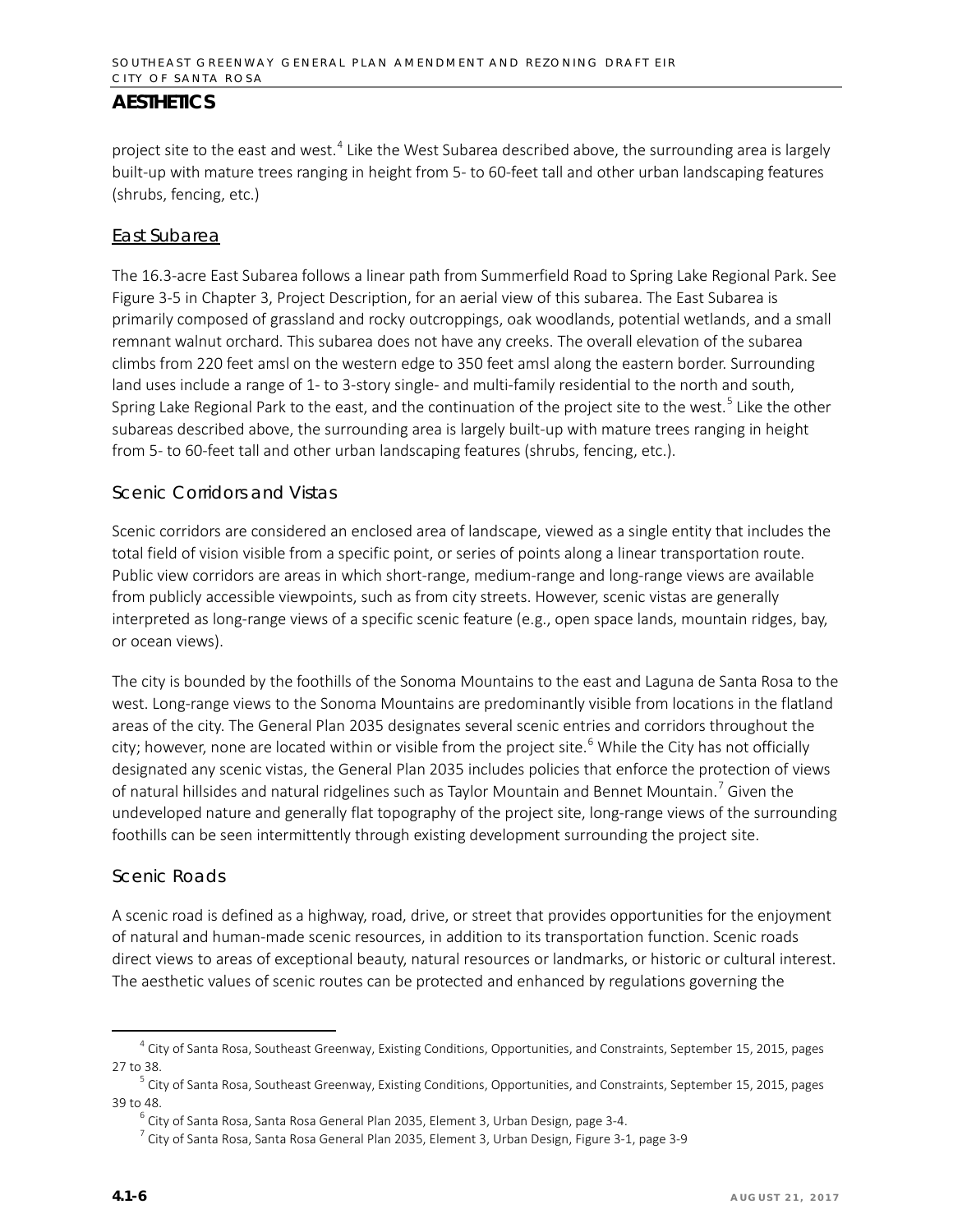development of property and the placement of outdoor advertising. The General Plan 2035 designates several Santa Rosa roadways as scenic roads throughout the city; however, none are located within or visible from the project site.<sup>[8](#page-6-0)</sup> In addition, the segment of SR 12 within the city is not designated as a scenic highway by the California Department of Transportation (Caltrans) Scenic Highway Program.<sup>[9](#page-6-1)</sup>

### *Light and Glare*

Light pollution refers to all forms of unwanted light in the night sky, including glare, light trespass or spill to adjacent sensitive receptors (e.g., residential development), sky glow, and over-lighting. Views of the night sky are an important part of the natural environment. Excessive light and glare can be visually disruptive to humans and nocturnal animal species. Light pollution in most of the city is minimal, and is restricted primarily to street lighting along major arterial streets, United States Highway 101, SR 12, and to night-time illumination of commercial buildings, shopping centers, and industrial buildings. Light spillage from residential areas, particularly older neighborhoods, is mostly well screened by trees.

# **Existing Viewsheds**

Viewsheds refer to the visual qualities of a geographical area that are defined by the horizon, topography, and other natural features that give an area its visual boundary and context, or by development that has become a prominent visual component of the area. Public views are those which can be seen from vantage points that are publicly accessible, such as streets, freeways, parks, and vista points. These views are generally available to a greater number of persons than private views. Private views are those views that can be seen from vantage points located on private property. Private views are not necessarily considered to be impacted when interrupted by land uses on adjacent properties. Accordingly, this chapter is focused on the potential new development that could occur on the project site that would be visible from public viewing points and could result in a potentially significant aesthetic impact under CEQA.

The proposed project includes the potential for the development of future buildings associated with commercial, residential, and school facilities in the West Subarea west of Franquette Avenue and east of the Farmers Lane/SR 12 intersection, and the Central Subarea west of Yulupa and east of Janet Way. The existing publically accessible viewshed in these two areas are sidewalks and roadways including SR 12, Hoen Avenue Frontage Road, Vallejo Street, Yulupa Avenue, and Janet Way. Views from these locations in proximity to the project site include existing development and associated landscaping in the near-field viewshed and the surrounding natural hillsides and natural ridgelines in the far-field viewshed. It is also important to note, that as described above, the publically accessible areas surrounding the project site are not recognized by the City or the State as scenic viewing locations; a scenic viewing location is a distinct location where people gather with a reasonable expectation to have a view of a scenic resource.

<span id="page-6-1"></span><span id="page-6-0"></span> $^8$  City of Santa Rosa, Santa Rosa General Plan 2035, Element 5, Transportation, page 5-8.<br>9 California Department of Transportation, California Scenic Highway Mapping System, Sonoma County, [http://www.dot.ca.gov/hq/LandArch/16\\_livability/scenic\\_highways/,](http://www.dot.ca.gov/hq/LandArch/16_livability/scenic_highways/) accessed on June 20, 2017.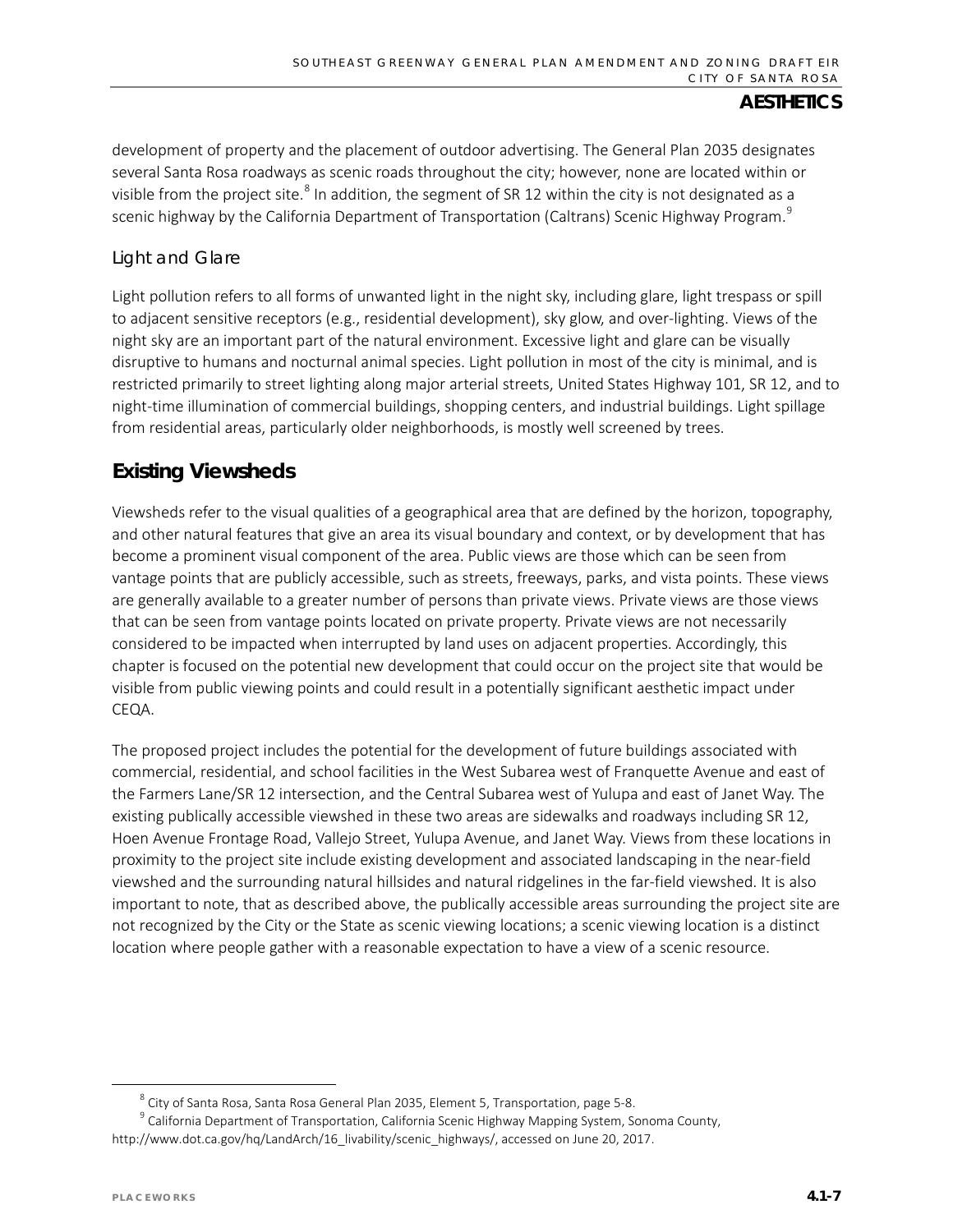# **4.1.2 STANDARDS OF SIGNIFICANCE**

Implementation of the proposed project would result in a significant aesthetic impact if it would:

- 1. Have a substantial adverse effect on a scenic vista.
- 2. Substantially damage scenic resources, including, but not limited to, trees, rock outcroppings, and historic buildings within a state scenic highway?
- 3. Substantially degrade the existing visual character or quality of the site and its surroundings.
- 4. Expose people on- or off-site to substantial light or glare, which would adversely affect day or nighttime views in the area.

# **4.1.3 IMPACT DISCUSSION**

## **AES-1 Implementation of the proposed project would not have a substantial adverse effect on a scenic vista.**

As described above, public views of scenic corridors are considered those views as seen along a linear transportation route and public views of scenic vistas are views of specific scenic features. Scenic vistas are generally interpreted as long-range views, while scenic corridors are comprised of short-, middle-, and long-range views. As stated above, the General Plan 2035 designates several scenic entries and corridors throughout the city; however, none are located within or visible from the project site. The General Plan 2035 includes policies that enforce the protection of views of natural hillsides and natural ridgelines; therefore, for the purposes of this analysis long-range views of Taylor Mountain, Bennet Mountain, and the Sonoma Mountains to the south or the project site, as well as the foothills to the north, east, and west are considered scenic vistas.

Implementation and adoption of the proposed project would result in new development potential of up to 47.2 acres of park and recreational uses including open space, 244 multi-family housing units, and 12,000 square feet of commercial space on the project site; 47.2 acres would be dedicated to park and recreational uses. For the purposes of this evaluation, it is assumed that the only two areas where potential future development resulting in a structure that could obstruct a view would be in the areas designated for housing, commercial and school facilities as shown on Figure 3-9 in Chapter 3, Project Description, of this Draft EIR. The remainder of the project site would provide a continuous linear mix of park and opens space uses that would be generally undeveloped. As described above, the project site is comprised of undeveloped parcels surrounded by existing development and mature trees of various heights ranging from 1- to 3-stories and 5- to 60-feet in height, respectively.

As described in Chapter 3, Project Description, of this Draft EIR, the height limits for potential future development under the proposed project would be limited to the height restrictions in the Zoning Code as follows:

 Open Space Recreation (OSR) district. The maximum height for allowable residential uses in the OSR district is 35 feet; non-residential structures may be greater height if authorized by a Conditional Use Permit per Zoning Code Section 20-26-040.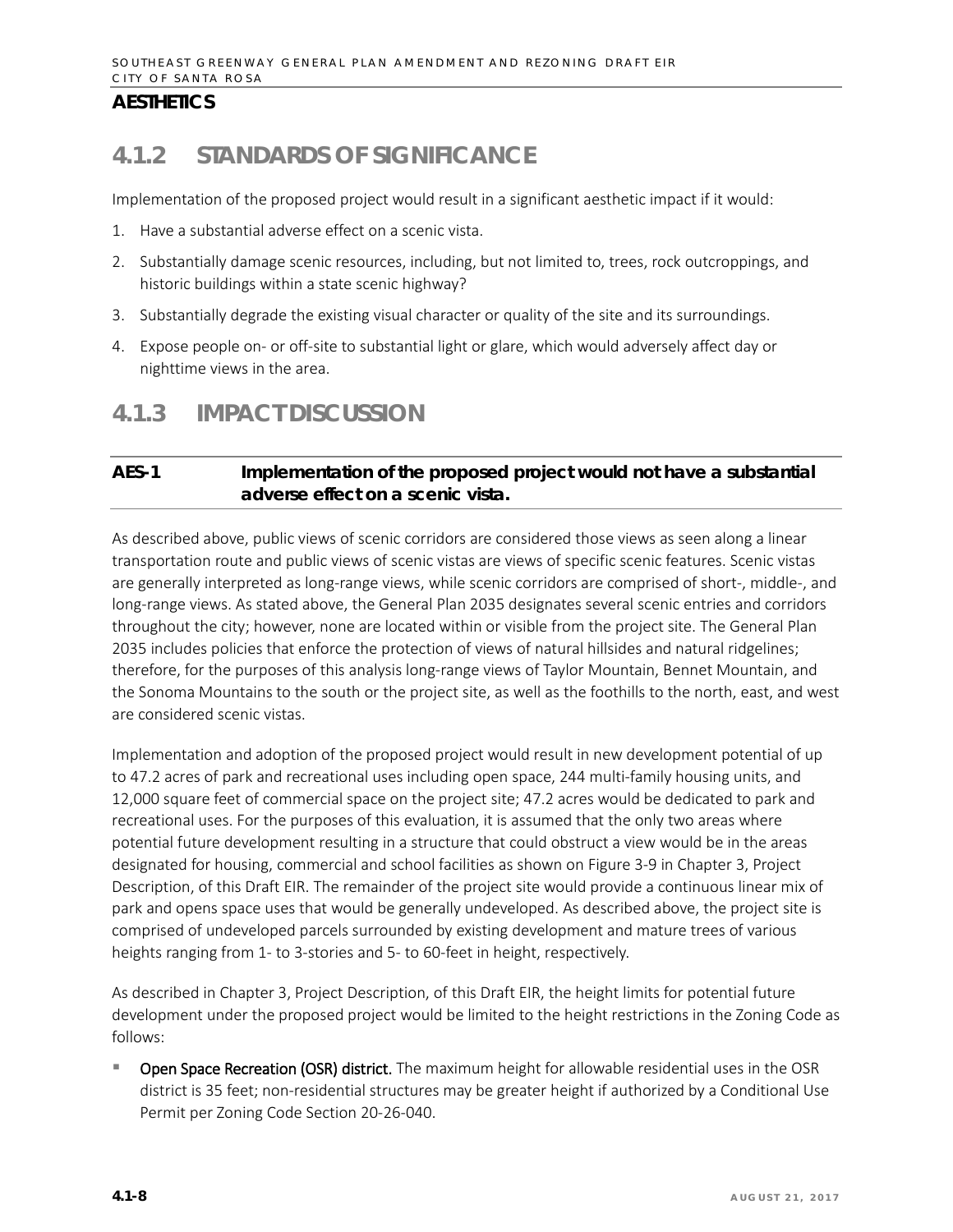- **Commercial General (CG) district.** The maximum height allowed in the CG district is 55 feet as noted in Zoning Code Sectio[n 20-23-040.](http://qcode.us/codes/santarosa/view.php?topic=20-2-20_23-20_23_040&frames=on)
- Neighborhood Commercial (CN) district. The maximum height allowed in the CG district is 45 feet as noted in Zoning Code Section 20-23-040.
- Multi-Family Residential (R-3-18) district. The maximum height allowed in the R-3-18 district is 45 feet as noted in Zoning Code Sectio[n 20-22-050.](http://qcode.us/codes/santarosa/view.php?topic=20-2-20_22-20_22_050&frames)

Given that the proposed project could result in potential future buildings that would be limited to 2- to 5 stories (35 to 55 feet) in height, implementation of the proposed project could block far-field views of Taylor Mountain, Bennet Mountain, the Sonoma Mountains and surrounding foothills from various publically accessible views surrounding the project site. However, as described in Section 4.1.1.2, Existing Conditions, because the topography in the Southeast Greenway Area is generally flat, the views from street-level public viewing to the scenic vistas are intermittingly obstructed by existing conditions surrounding the project areas with potential height increases site such as buildings, structures, and mature trees. Additionally, the publically accessible areas surrounding the project site are not recognized by the City or the State as scenic viewing locations; that is, a distinct location where people gather with a reasonable expectation to have a view of a scenic resource. Therefore, future development under the proposed project would not further block or obstruct public views of scenic vistas from street-level public viewing. Similar views would continue to be visible along the project site.

As described in Chapter 3, Project Description, of this Draft EIR, the proposed project includes Land Use and Livability goals and policies that once implemented would further the protection of scenic resources in the Southeast Greenway Area. Land Use and Livability Policy LUL-OO-2, would require the City to work to create a Southeast Greenway gateway on the western edge of the Southeast Greenway Area that offers a prominently visible entrance to park and recreational uses including open space and increases visitor awareness of the amenity. This would provide more publically accessible views of the surrounding natural hillsides and ridgelines. Land Use and Livability Policy LUL-PP-3, would require the design of all structures, utilities and access roads in the Southeast Greenway to maximize public safety, attractiveness, and compatibility with other uses in the Greenway and surrounding neighborhood. In addition, future development under the proposed project would be required to comply with the General Plan 2035 Urban Design policies (listed above), which seek to preserve existing views within Santa Rosa. The proposed project would also be required to comply with SRCC Section 20-52.030, which requires projects to undergo the City's design review process. Consistency with these regulations would further ensure that future development under the proposed project would result in a *less-than-significant* impact to scenic vistas.

Significance Without Mitigation: Less than significant.

## **AES-2 Implementation of the proposed project would not substantially damage scenic resources, including but not limited to, trees, rock outcroppings, and historic buildings within a State scenic highway.**

As described above, a scenic road is defined as a highway, road, drive, or street that, in addition to its transportation function, provides opportunities for the enjoyment of natural and human-made scenic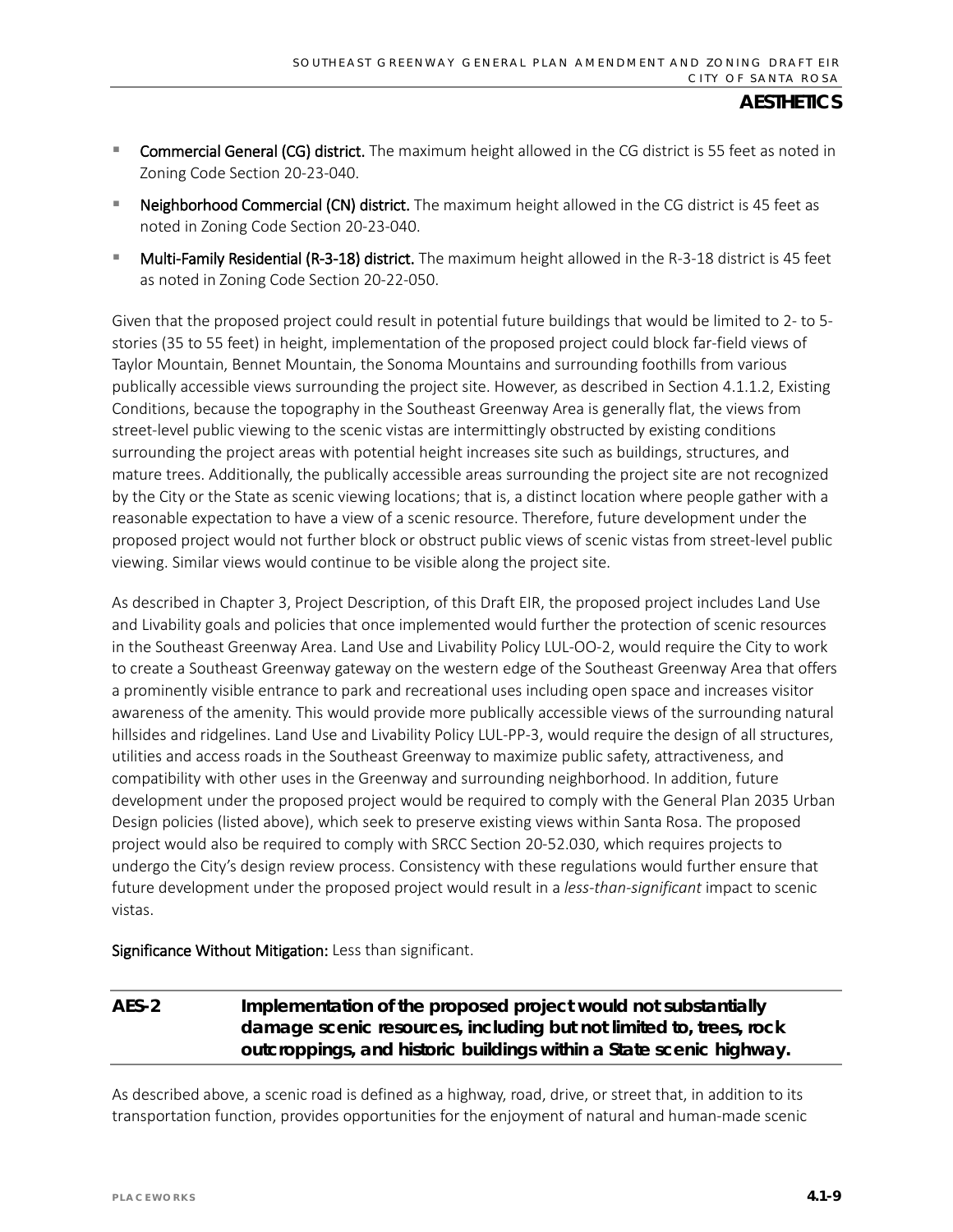resources. The General Plan 2035 designates several Santa Rosa roadways as scenic roads throughout the City; however, none or located within or visible from the project site. In addition, the segment of SR 12 within the City of Santa Rosa is not designated as a scenic highway per Caltrans standards. Accordingly, *no impact* with respect to scenic resources within a State scenic highway would occur.

#### Significance Without Mitigation: No impact.

## **AES-3 Implementation of the proposed project would not degrade the existing visual character or quality of the site and its surroundings.**

Future development allowed under the proposed project would represent a change to the existing visual character of the project site from undeveloped parcels to a continuous linear mix of park and recreational uses, multi-family housing, and commercial development. As described above in impact discussion AES-1, potential future multi-family housing, commercial, and school facilities development would be concentrated on parcels located in the West Subarea and Central Subarea of the project site that are adjacent to similar uses. Potential future buildings' form and massing would represent a substantial change to the existing visual character of the project site, but would generally be consistent with the overall urban character of the surrounding area. In addition, implementation of the proposed project would introduce park and recreational uses with native plantings and areas restored to their natural habitat, interspersed with picnic areas, playgrounds, community gardens, educational/recreational spaces that can be used by neighboring schools, and a strategically located place for community gatherings.

While implementation of the proposed project would result in a change to the existing visual character of the site itself, potential future development would be limited to a small area of the site. The remainder of the project site would provide a variety of publically accessible park and recreational amenities, similar to the existing open areas. In addition, implementation of the proposed project would result in the restoration of designated areas where Matanzas Creek, Sierra Park Creek, and Spring Creek traverse the project site consistent with the Citywide Creek Master Plan.

As described in under impact discussion AES-1, the proposed project includes Land Use and Livability Policy LUL-PP-3 that would require new structures within the Southeast Greenway Area to be designed to maximize attractiveness and compatibility with the surrounding neighborhood. In addition, future development under the proposed project would be required to comply with the General Plan 2035 Urban Design policies (listed above) which seek to preserve Santa Rosa's visual quality and require superior site and architectural design of new development projects. The proposed project would also be required to comply with the City's development standards per SRCC Chapter 20.30 and undergo the design review process per SRCC Section 20-52.030. Consistency with these regulations would ensure that future development under the proposed project would not substantially degrade the visual quality of the site or its surroundings and associated impacts would be *less than significant*.

Significance Without Mitigation: Less than significant.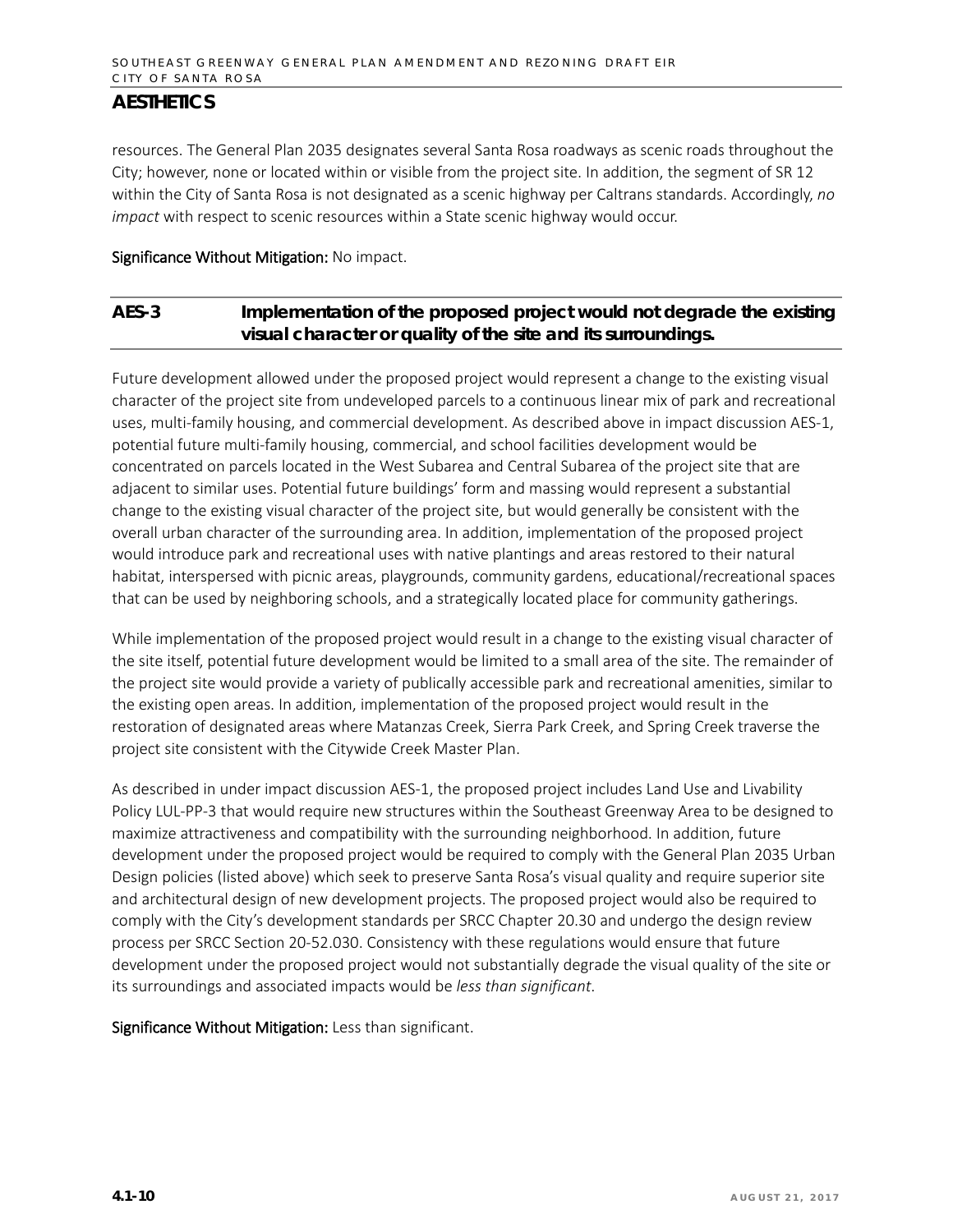## **AES-4 Implementation of the proposed project would not create a new source of substantial light or glare which would adversely affect day or nighttime views in the area.**

Nighttime illumination and glare impacts are the effect of a project's exterior lighting upon adjoining uses and areas. Light and glare impacts are determined through a comparison of the existing light sources with the proposed lighting plan or policies.

As described above, the Southeast Greenway Area is undeveloped, and as such, the site does not currently contain existing sources of nighttime illumination. However, onsite light and glare is caused by surrounding sources of nighttime illumination which include street and parking area lights, and exterior lighting on existing residential, public/institutional, and commercial buildings.

With potential future development of the proposed project, sources of light could be introduced with new buildings and along the park and open areas. Exterior lighting provided on and around the future development would be required to comply with City standards for outdoor lighting that are intended to reduce light pollution and glare per SRCC Chapter 18-16, Chapter 18-42, and Section 20-30.080, which establish maximum height standards for outdoor lighting on private property and require new development to shield and direct lighting fixtures downward and away from adjoining properties to reduce spill-over lighting and light pollution. In addition, the proposed project would also be required to undergo the design review process per SRCC Section 20-52.030. Consistency with these regulations would ensure that future development under the proposed project would not create substantial light and glare such that could degrade daytime or nighttime views in the area and impacts would be *less than significant.*

Significance Without Mitigation: Less than significant.

# **4.1.4 CUMULATIVE IMPACTS**

## **AES-5 Implementation of the proposed project, in combination with past, present, and reasonably foreseeable projects, would result in less-thansignificant cumulative impacts with respect to aesthetics.**

The methodology used for cumulative impact analysis is described in Chapter 4.0, Environmental Analysis, of this Draft EIR. The cumulative impact for aesthetics includes potential future development under the proposed project combined with effects of development on lands within the Planning Area and adjacent to the Southeast Greenway Area. A cumulative impact would be considered significant if, taken together with past, present and reasonably foreseeable projects in the identified area, it would result in a substantial adverse effect on a designated scenic vista or if it would result in a substantial degradation of the visual quality or character in the vicinity of the project site.

As described above, the SRCC requires projects to undergo the City's design review process to ensure that project features such as building design, landscaping, site planning, and signage, are consistent with the City's adopted plans, regulations, and design aesthetics. Moreover, similar to the proposed project, other projects within the Planning Area would be required to be in conformance with General Plan Policies